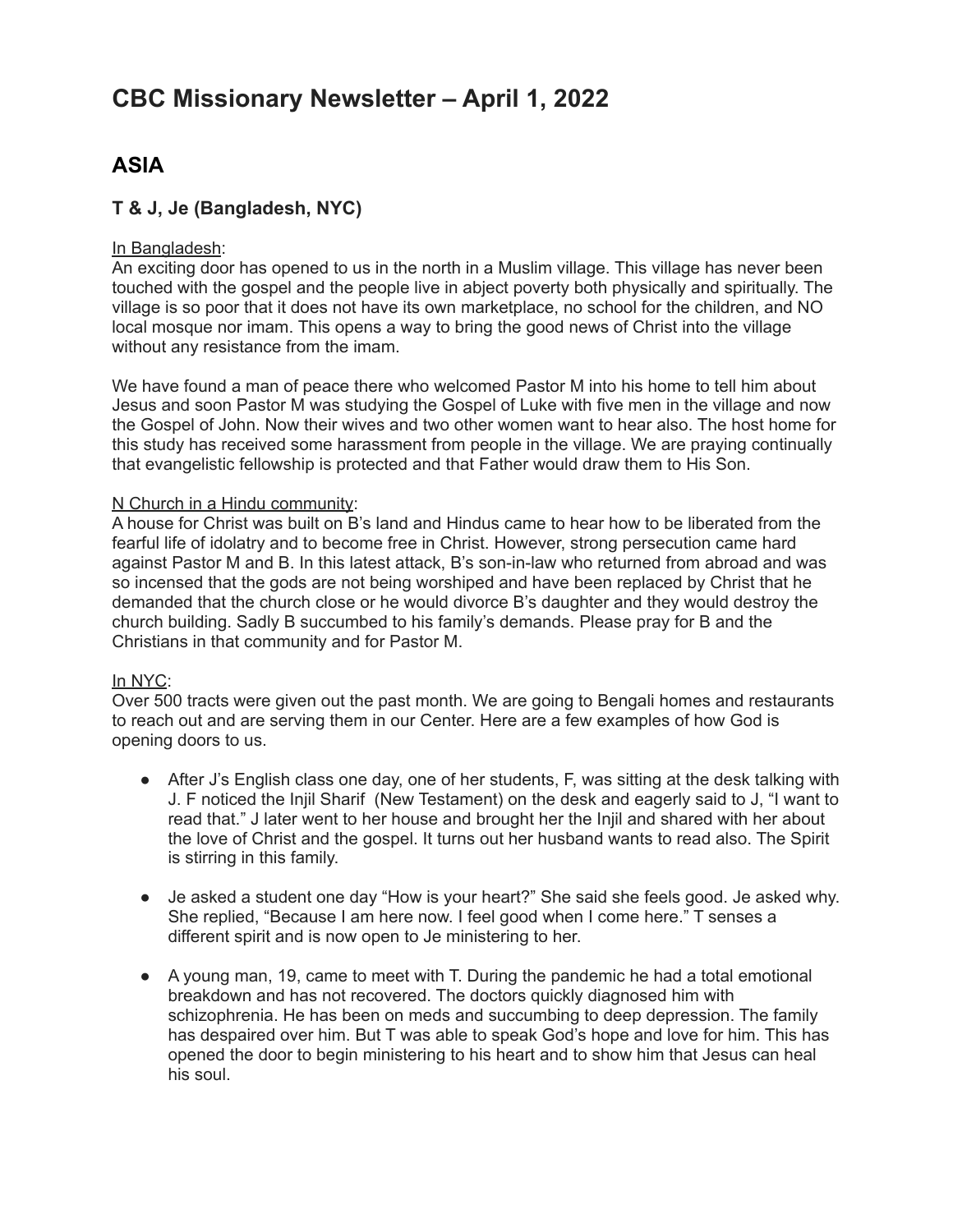## **S & V (India)** March 29, 2022

V and I, along with our extended family in India, were thrilled to have our daughter, P, and her husband, N, visit us for twelve days. In these twelve days, they visited over twelve cities by flight, train, and road. We don't know about them but we were exhausted.

The Indian government is holding the NGOs hostage by not granting the FCRA permission for five years but extending our current permission only by three months at a time, from March 31st it is now ending on June 30th. And it comes with the rider that we should only transfer money for three months otherwise if our FCRA is canceled, all the unused funds will be seized. We are not alone in this, another 26,000+ organizations are waiting for their approvals!

NIITS' graduation date has been set for April 29, 2022. Eighteen students are expected to graduate but we have to reevaluate each one to make sure they have completed all their work, especially during the two years of online classes and assignments. Asia Theological Association extended the accreditation of our degree programs by two years since a reevaluation visit could not be conducted in February this year due to pandemic restrictions.

I just finished teaching a portion of the course on eschatology and was so blessed to go over the book of Revelation. How refreshing it has been to teach about the second coming of our Lord Jesus Christ.

### **M & R (Myanmar, USA)**

By the grace of God, we were finally able to visit Thailand from January 12 to February 10, 2022. We spent seven days in a designated quarantine hotel.

On January 21st we celebrated our freedom and M's 75th birthday!! It has been two years since our hasty departure from Thailand, but it was absolutely a joyful homecoming. The primary reason for our trip was to spend time with Rev. A and his family. Rev. A produces five programs per week in the Mon language. Each program is thirty minutes in length and the programs are aired twice per day on shortwave radio. They are also available on our monradio.org website and streamed on facebook.

An unexpected bonus was the chance to attend the wedding of one of our former staff, Pastor MC. He is now serving with a prison ministry in Thailand, and has planted a small Mon church in one of the migrant worker communities.

#### What's next:

M & R will continue to produce two radio programs per week. M is also busy with the checking and editing of the music/dance videos which are in the final stages of post-production.

R has resumed her online English conversation with Mon young people. Rev. A asked us to pray about doing English camps in Mon communities in Thailand since it is still not wise, safe or practical to go back to the homeland. We are very interested in the idea. Please pray with us for the Lord's clear guidance as to how we can best serve and stay connected with our people.

# **WESTERN ASIA**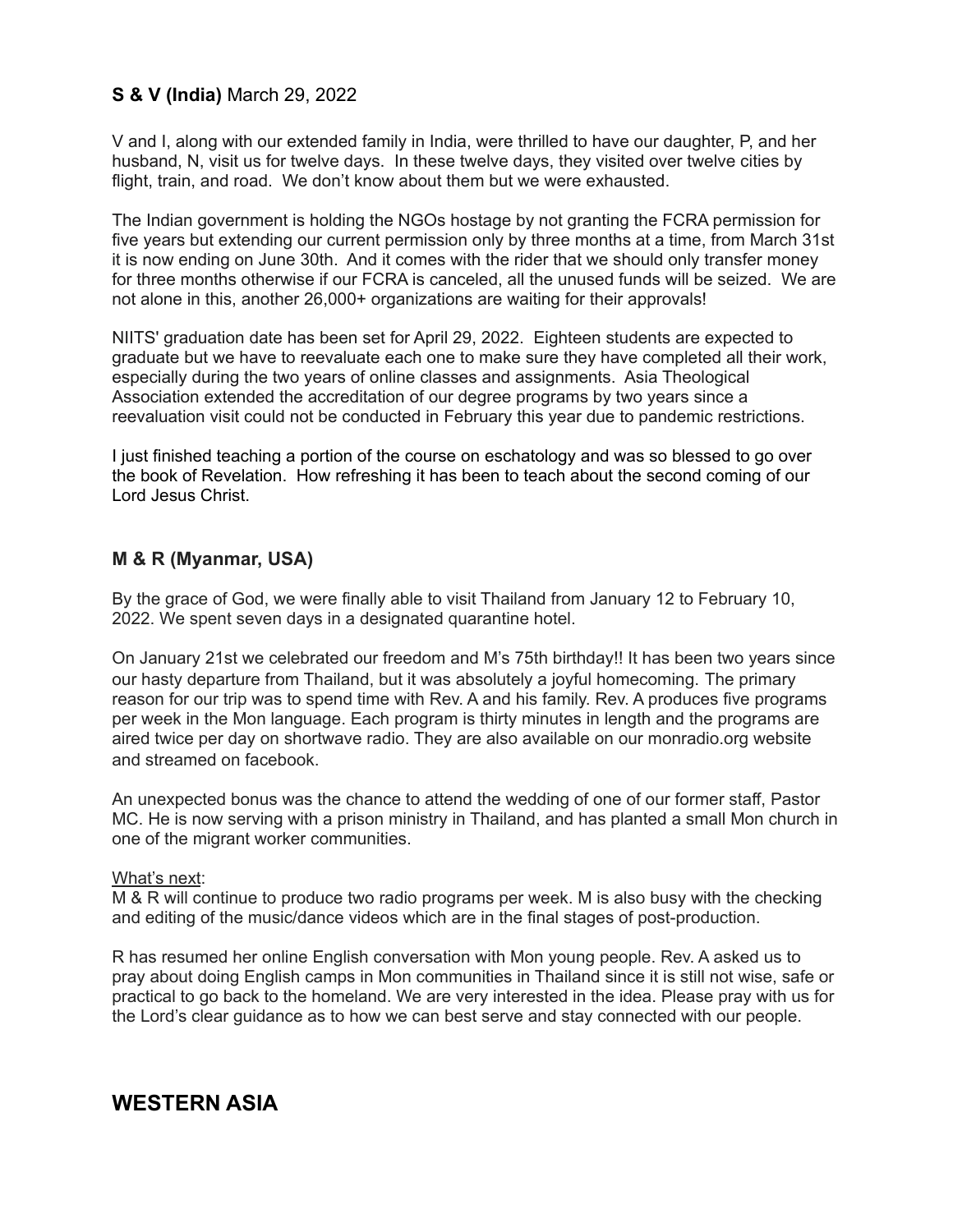## **A & E (Turkey)** March 3, 2022

God has given E an incredible, unprecedented opportunity to serve Turkey's community! E has been a member of this community for the past four years and will head up both member relations and training. Over the next two years we are so excited to continue to draw from our network of mission-minded professionals who will not only bless and serve Turkey, but who will prayerfully build significant bridges for the gospel to be proclaimed!

We are generally healthy and doing well as a family. Our kids feel like they are finally adjusted to being back in school in-person after last year's seemingly endless quarantine, "zoom school" year. W (6th grade) has grown a lot this year, working through bullying issues, attention deficit problems, and his growing body—he is now taller than his mom! God has given him a gentle, silly soul, and he is a source of continual joy to our family. M (2nd grade) has also had her own share of issues with friends and school, and is growing well into her very headstrong personality. M is a natural communicator and leader and our family learns something from her every day. Thank you for praying with us for our kids!

This month we are staying quite busy as we visit ministry teams all around the country who are working hard to reach and disciple students, professionals, athletes, and church communities. This is also the season when people apply to join our staff, and we are involved in the entire new staff applicant process. Additionally, we have various roles in upcoming retreats, our all-staff conference, and a 3-day leadership training in May which A is developing for our senior staff.

Thank you, also, for continuing to pray with us for A's Turkish citizenship application. Since he had his interview in May 2021, we have not heard anything. In December we discovered that the Interior Ministry has a huge backlog of applications and that they are slowly working toward his application. We expect to hear back anytime--please keep praying for a favorable result!

We have not traveled internationally for 3 years, but we have two upcoming trips to the USA. We have plans to travel to New England later this month—March 17-30—and will take the kids out of school for that time. Pray for travel mercies, healthy bodies, and especially for W, who will need to make up some exams upon our return. We are also planning an extended home assignment in the USA over the summer, based on the West Coast, when we hope to be able to reconnect with many of you in person.

# **EASTERN EUROPE**

### **Diana and Bogdan** March 1, 2022

Romania has a long border with Ukraine and we are receiving refugees in the country. All churches are opening doors, people are giving food, clothes, towels, toiletries, medicine and many prayers. We have systems in place in order to receive more refugees. In the last two days Romania received over 20,000 refugees and reportedly Romania is ready to receive up to 500,000 refugees. May it not be necessary, may evil not prevail.

We need wisdom in knowing how to continue with our plans for this spring.

● Bogdan has a national Edge stage (part of the championship, over 70% of students are nonbelievers), happening the weekend of April 1-3. We need discernment in how to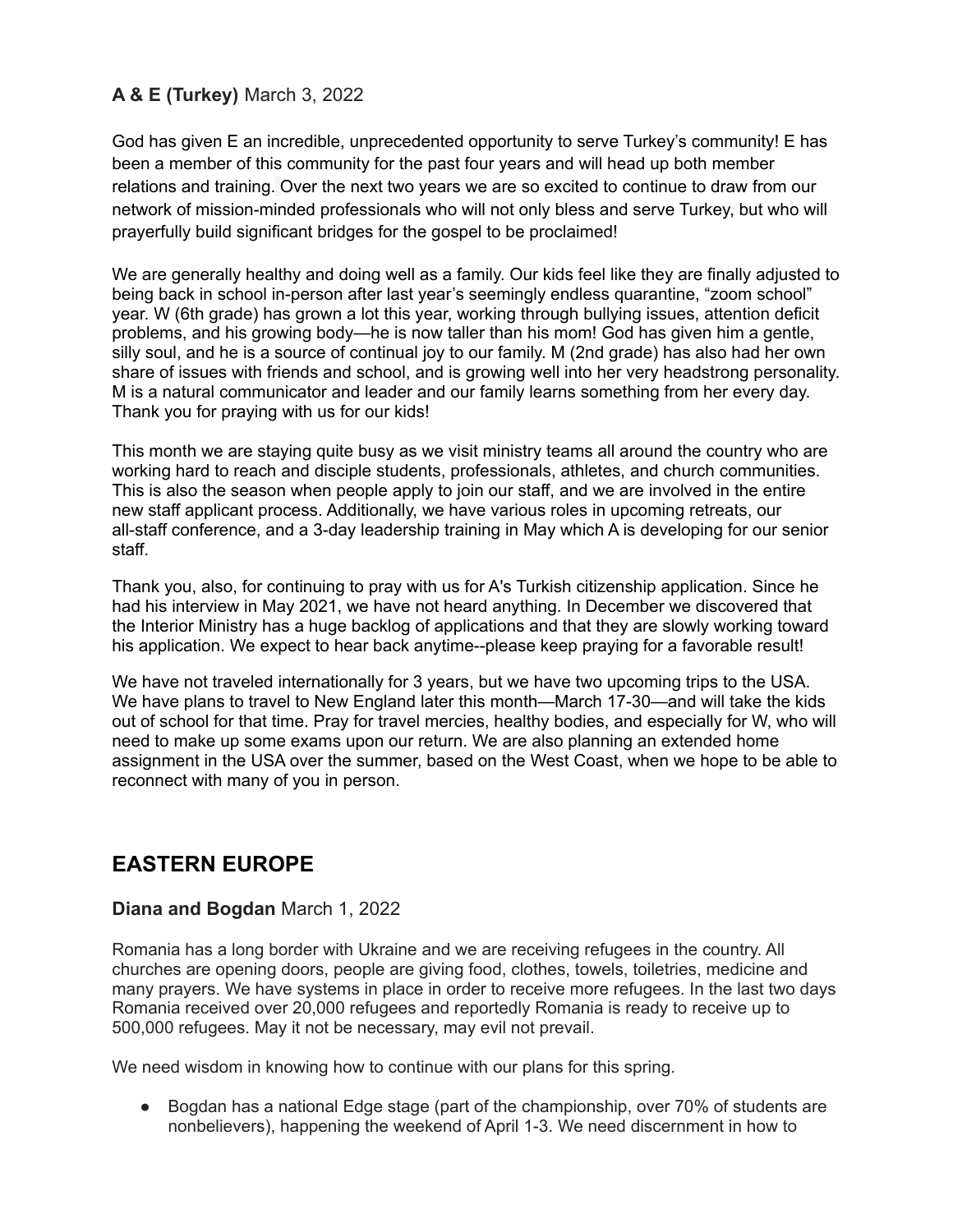continue. The boys need this connection and time together, but finding places to host them might be impossible as all camps and motels are rented out to refugees.

● We were supposed to have the national discipleship training for youth leaders in April and the Balkan cup (with teams from Ukraine, Moldova, Estonia, Bulgaria, Hungary and Romania) in May - all countries are overwhelmed with the situation, and of course, the borders with Ukraine are closed. So pray for DISCERNMENT. Jesus is the Way!

Please also pray for the conversations we are having with our young people about fear, anxiety and war, their friends. They have confusion and questions, but these are discipleship opportunities. We just had a conversation with them about how to bring the hope of Jesus in the conversations with their friends.

### **Susan (Romania)** March 2, 2022

I have been working with Pastor Ovidiu Rusnac who is a member of the Bucharest council of churches and pastor of Hope Church. I haven't been called upon yet to host Ukrainians but am involved in buying supplies, sorting donations and packing them up to be shipped to the Ukraine. This will be a continuous task as long as the war continues. I am also involved in distributing resumes of refugees wanting to work in Bucharest and will be helping our student/grad movement to build a database of Ukrainian and international college students and young professionals who will be staying indefinitely in Romania, for long-term support.

Pastor Ovidiu told me that they arranged for the Ukrainian refugees to have services in their own language at Hope Church and a few days ago he received a box with Ukrainian bibles. He is working on getting more but they need money.

There is a great need for prayer and funds for this crisis. The Romanians have given what they can and are now looking elsewhere for financial help.

Romanian aids to the Ukrainians:

- Churches are regularly sending truckloads of supplies to Ukrainians who have remained in the country.
- Churches are raising and sending funds to first responders on the Romanian border with Ukraine.
- Churches and families are housing refugees both who are both passing through Romania and who have chosen to stay in Romania, at least for the moment. In Bucharest many refugee centers have been set up in churches and public buildings. Restaurants continue to give free meals, and medical professionals are volunteering their services.

There is a significant human trafficking problem in Romania. Please pray that Romanians wanting to help will be informed of the dangers and techniques of these criminals and that God would protect vulnerable Ukrainian refugees from them.

Thank you for your prayers for the graduate ministry. I have been working on the website, vocational groups, networking, recruiting laborers, doing Life Purpose coaching and visioning with others about future ministry. I appreciate your continued prayers for juggling work responsibilities and serving in the efforts to aid Ukrainians.

# **MIDDLE EAST**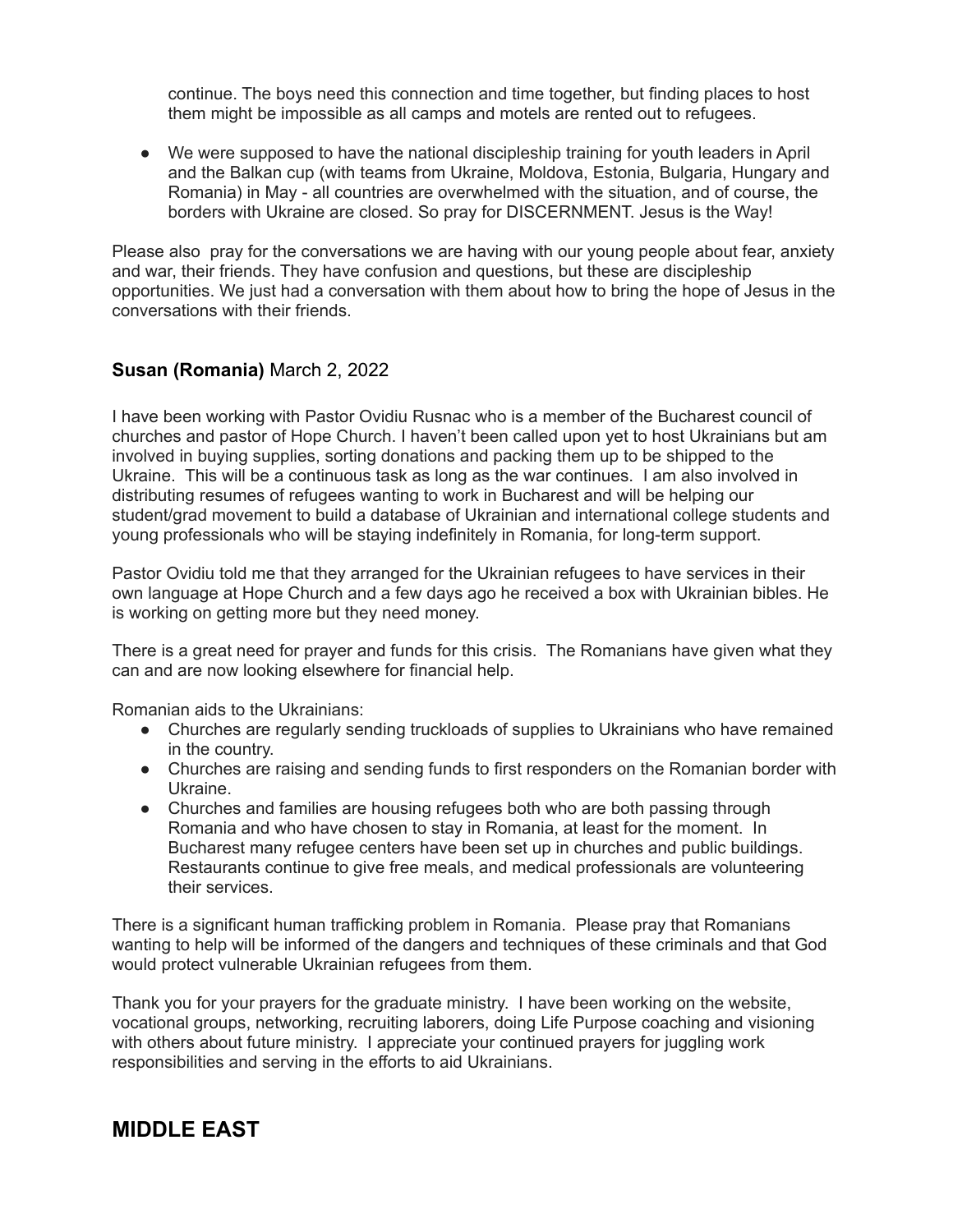### **D & K (Bethlehem, Palestine)** March 21, 2022

In the East Jerusalem International Church we are studying the passages in Mark 14-16 that lead up to and include the crucifixion and resurrection of Jesus. Each word of Jesus in these passages is so meaningful. As we are walking with Jesus to the cross together, different church members are delivering the message on various weeks.

### **J & S (Beirut, Lebanon)** March 13, 2022

Our clinic is continuously busy thank God. One of my patients (M.O.), the kindest man that I love dearly, is scheduled for cardiac bypass surgery. His wife (S.O), who had three brothers killed, is depressed. She sleeps all day and is up all night walking the unsafe streets. She states when she closes her eyes she sees her brothers. This couple has three children.

This week at our clinic we served a sick baby whose parents had no money for hospital bills, a migrant domestic worker (thrown to the ground in a purse snatching - thank God no serious injury), and a 13 year old boy who is continuously persecuted for his faith, but he stands strong.

Thursday, my 26 year old male patient died of cardiac issues. I couldn't hold back the tears. I don't know why I cried so much. I'd only seen him a few times but I remember his kindness and thinking how young he was to be seeing the cardiologist. J and I attended the in-home "condolence visit". As we looked around the room, countless people had formerly been nonbelievers and now know Jesus Christ. Compassion brought us here. Compassion keeps us going. Compassion is what keeps us here.

Pray for everyone that comes to the clinic.

Imagine your life being under threat and being forced to leave your home country with only the clothes on your back and your passport, in a matter of hours, all the while knowing that you may never be able to return to your home country. This is the reality for most of the Muslim Background Believers (MBB) who flee their country of origin and end up in Lebanon. Their choice to follow Jesus is not one that comes without consequences. On a recent home visit to one such family, they shared their struggles: feeling God is not near them, depression, struggles within the believing community, little financial support, and an unknown future.

It brought me to Jesus' words to his disciples in Matthew, "If anyone desires to come after Me, let him deny himself, and take up his cross, and follow Me. For whoever desires to save his life will lose it, but whoever loses his life for My sake will find it."

They could easily choose to return to their country of origin and renounce their faith, and these challenges would disappear. How great a God we serve who is able to keep us in perfect peace, despite overwhelming circumstances. I went to encourage them but they encouraged me in their unwavering faith. Let their lives and struggles encourage you as well.

Thank you for your faithful giving. With your help, through the church, we have been able to support ten MBB families (8 Egyptian and 2 Syrian) with educational costs (tuition, books, supplies, uniforms, etc).

Our two young children are adjusting day by day. God has sent them a network of good friends and we're happy for that blessing. Despite some challenges due to the crisis here, school remains mostly open.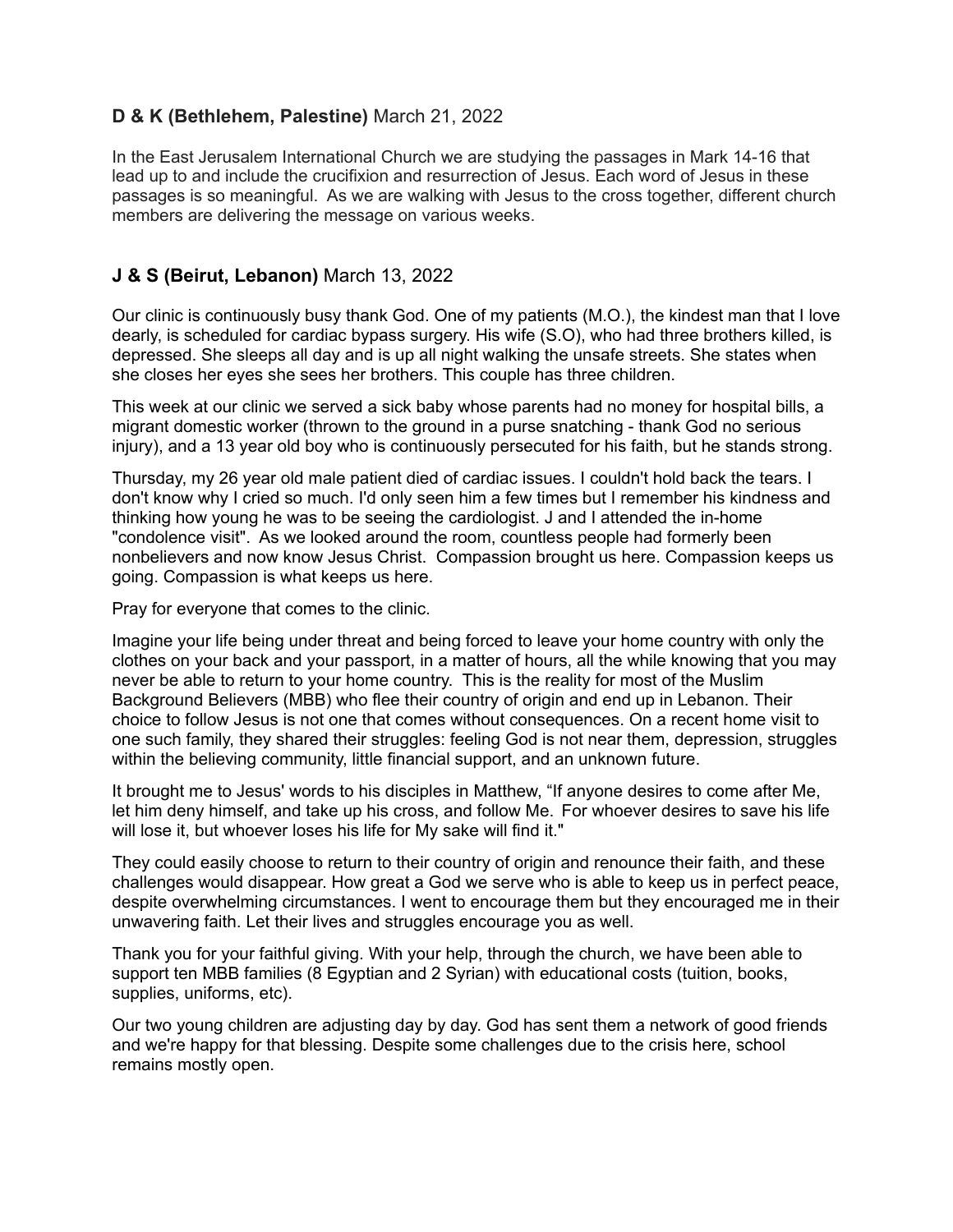# **H (Jordan)** March 28, 2022

#### Ministries to Syrian and Iraqi refugees:

- Seventy-nine Iraqi families immigrated from Jordan to Canada and Australia recently. They hope to start a church and be a blessing to the Arab community there. May God provide Christian fellowship and schools for their children.
- They are praying and planning to open a school among the displaced Syrian refugees who have been in Jordan eleven years with no schools.
- For Ramadan they are providing fruit and vegetables to about 700 Syrian families. May the families be reminded of God's love in Christ and the church has not forgotten them.
- Please remember Yasser, a Syrian man dying of cancer. H has been able to help him with some of his medical needs and has stood with him and his family in prayer for healing. Pray that he and his family will come to know God's mercy.

#### Medical Ministries:

- A dentist will start working with them two days per month. The dental clinic serves the long list of people needing dental work. They still need a dental assistant.
- Many prenatal patients have been coming to the prenatal clinic. May the Lord give them wisdom to manage the many sensitive issues for their patients in a caring and compassionate way. The clinic will need additional funding to continue and to allow them to help their patients with serious problems that need more testing and treatment they can do in the clinic.
- They have been leading several Jordanian women in a parenting class using biblical principles in partnership with a local center. Pray that the women will see the wisdom of the principles and be drawn to want to know more about where this wisdom comes from.

### Ministries to MBBs:

- Twelve MBBs were recently baptized and immediately they are being persecuted by their families and community. Please pray for them to stay strong in their faith and grow in the Lord.
- The Muslim outreaches are bearing much fruit. Pray the Lord will send laborers into His harvest.

#### New and ongoing ministry:

- Next month H will travel to Latvia to teach and train workers on how to maintain a balance between mercy and truth to serve the refugees.
- May the Lord use Theological Education on Zoom to build his church in the middle of the Islamic world.
- The plan to start a discipleship project for the youth in Jordan so that God will make them leaders who are spiritually qualified to serve other young men and women as described in 2 Timothy 2:2.
- May they have eyes to see the people God is working in and to enable them to disciple them or connect them to others who can.

# **AFRICA**

### **Dhan & Dolly (Zimbabwe)**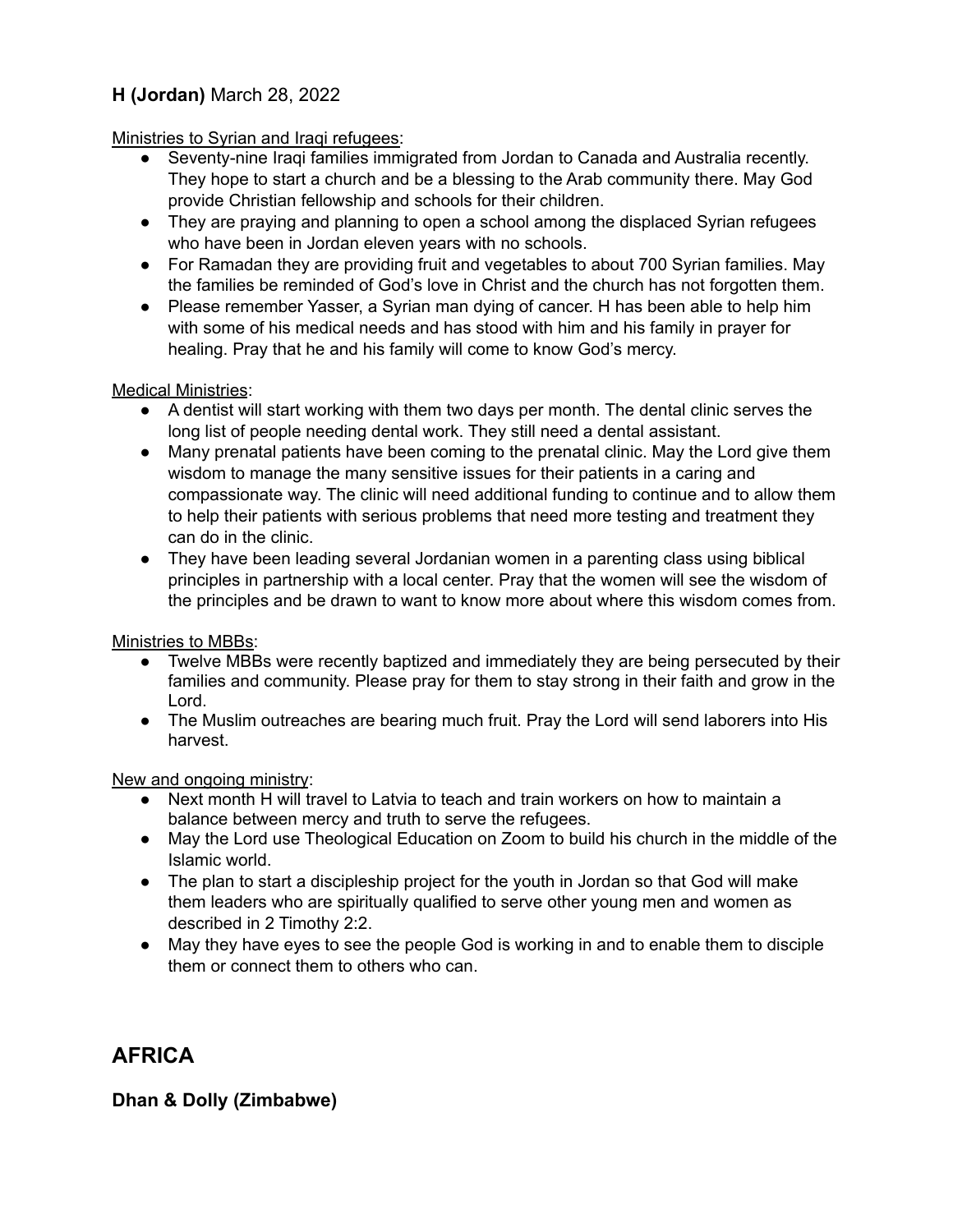This year began with a test of whether we really believe that those who know Jesus as Lord and Savior can find meaning and have hope regardless of the circumstances.

On January 5th, Dolly fell ill with pneumonia but tested negative for Covid. In December I was diagnosed with a pinched nerve in my lower back. Because of Dolly's illness, I had to put my own treatment on hold. In just a few months, I twice witnessed the Lord bring Dolly back. We thank God for His mercies toward us and, by His grace, we believe he is working out His larger purpose for us.

So far this year, sluggishness has characterized the ministry. On one hand, we battled illnesses and the lethargy brought on by the pandemic. On the other hand, the small group who had shown so much promise and into whom we had been pouring much, have been caught between going back to the 'same old, same old'. We will continue to help them grow in their relationship with the Lord.

We are grateful for your prayers. Please continue to intercede for us.

# **LATIN AMERICA**

### **Abner & Susan (Latin America, USA)** March 8, 2022

The first Latin America Leadership Training Institute since COVID restrictions have lessened has been a real step of faith and we've seen God bless in amazing ways. We praise God for so graciously supplying all needed scholarships, the roof on the dorm and upgrading the classroom! Although we were anticipating twenty-two students, we praise God for the twelve that made it - including four from Venezuela! Praise God they've all eagerly accepted the demanding schedule and are absorbing all they can.

Last week they were teamed up and sent to six cities for the whole week,to observe a CEF work in progress while also practicing what they'd learned. Praise God 4,076 children heard the gospel and 1,507 were counseled for salvation, and fourteen teachers received training.

Now the students are back at the camp for the final three weeks of classes, focused mainly on administration. Continue to pray that God will give wisdom to the teachers and understanding to the students. We praise God that this smaller group of twelve students has been easy to manage and provides more time for personal help from the staff. However, a minimum of twenty-two students is needed to cover all expenses. Please pray God will honor this step of faith and keep us focused on HIM to supply every remaining need.

# **NORTH AMERICA**

#### **Nadine (Memphis, TN)** March 18, 2022

This week is spring break for the school children. It is nice to have a break from teaching so we can start preparing for summer ministry. One of my projects is writing the preschool missionary story text that will be taught in the 5-Day Clubs. Also we have either been preparing for lessons we will teach at Camp Good News or the sessions we will train the youth at Christian Youth In Action.